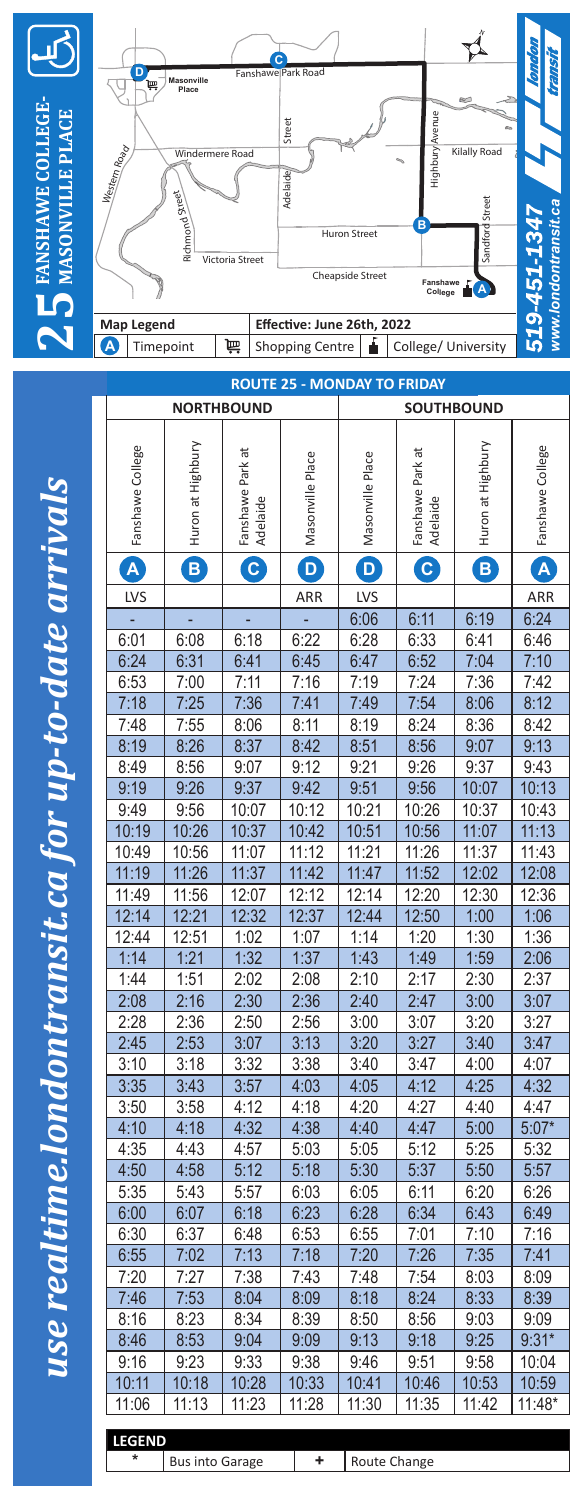| <b>ROUTE 25 - SATURDAY</b> |                        |                              |                         |                       |                              |                      |                         |
|----------------------------|------------------------|------------------------------|-------------------------|-----------------------|------------------------------|----------------------|-------------------------|
| <b>NORTHBOUND</b>          |                        |                              |                         | <b>SOUTHBOUND</b>     |                              |                      |                         |
| Fanshawe<br>College        | Highbury<br>Huron at   | Fanshawe Park<br>at Adelaide | Masonville<br>Place     | Masonville<br>Place   | Fanshawe Park<br>at Adelaide | Highbury<br>Huron at | Fanshawe<br>College     |
| $\overline{\mathbf{A}}$    | B                      | $\overline{c}$               | $\overline{\mathsf{D}}$ | D                     | $\mathbf{C}$                 | $\pmb{\mathsf{B}}$   | $\overline{\mathsf{A}}$ |
| <b>LVS</b>                 |                        |                              | ARR                     | <b>LVS</b>            |                              |                      | ARR                     |
| 6:24                       | 6:31                   | 6:40                         | 6:45                    | 6:45                  | 6:48                         | 6:56                 | 7:01                    |
| 7:10                       | 7:17                   | 7:26                         |                         | 7:36                  | 7:39                         | 7:47                 | 7:52                    |
| 8:01                       | 8:08                   | 8:18                         | $\frac{7:31}{8:23}$     | 8:27                  | 8:31                         | 8:39                 | 8:44                    |
| 8:25                       | 8:32                   | 8:42                         | 8:47                    | 8:54                  | 8:58                         | 9:06                 | 9:11                    |
| 8:52                       | 8:59                   | 9:09                         | 9:14                    | 9:21                  | 9:25                         | 9:33                 | 9:38                    |
| 9:18                       | 9:25                   | 9:35                         | 9:40                    | 9:46                  | 9:50                         | 9:58                 | 10:03                   |
| 9:47                       | 9:54                   | 10:04                        | 10:10                   | 10:16                 | 10:21                        | 10:30                | 10:35                   |
| $\frac{10:12}{10:42}$      | 10:19                  | $\frac{10:27}{10:57}$        | 10:33                   | 10:41                 | 10:46                        | 10:55                | 11:00                   |
|                            | 10:49                  |                              | 11:03                   | 11:11                 | 11:16                        | 11:25                | 11:30                   |
| 11:09                      | 11:16                  | 11:24                        | 11:30                   | 11:35                 | 11:40                        | 11:49                | 11:54                   |
| 11:39                      | 11:46                  | 11:54                        | 12:00                   | 12:01                 | 12:07                        | 12:17                | 12:22                   |
| 12:04                      | 12:11                  | 12:20                        | $\frac{12:26}{12:51}$   |                       | 12:37                        | 12:47                | 12:52                   |
| 12:29                      | 12:36                  | 12:45                        |                         | $\frac{12:31}{12:56}$ | 1:02                         | 1:12                 | 1:17                    |
| 12:59                      | 1:06                   | 1:15                         | 1:21                    | 1:26                  | 1:32                         | 1:42                 | 1:47                    |
| 1:24                       | 1:31                   | 1:40                         | 1:46                    | 1:52                  | 1:58                         | 2:07                 | 2:13                    |
| 1:54                       | 2:01                   | 2:11                         | 2:17                    | 2:21                  | 2:28                         | 2:37                 | 2:43                    |
| 2:19                       | 2:27                   | 2:37                         | 2:43                    | 2:51                  | 2:58                         | 3:07                 | 3:13                    |
| 2:49                       | 2:57                   | 3:07                         | 3:13                    | 3:21                  | 3:28                         | 3:37                 | 3:43                    |
| $\frac{3:19}{3:49}$        | $\frac{3:27}{3:57}$    | 3:37                         | 3:43                    | 3:51                  |                              | 4:07                 | 4:13                    |
|                            |                        | 4:07                         | 4:13                    | 4:21                  | $\frac{3:58}{4:28}$          | 4:37                 | 4:43                    |
| 4:19                       | 4:27                   | 4:37                         | 4:43                    | 4:51                  | 4:58                         | 5:07                 | 5:13                    |
| 4:49                       | 4:57                   | 5:07                         | 5:13                    | 5:21                  | 5:28                         | 5:37                 | 5:43                    |
| 5:19                       | 5:27                   | 5:37                         | 5:43                    | 5:51                  | 5:58                         | 6:07                 | 6:13                    |
| 5:49                       | 5:57                   | 6:07                         | 6:12                    | 6:21                  | 6:28                         | 6:37                 | 6:43                    |
| 6:19                       | 6:26                   | 6:37                         | 6:42                    | 6:51                  | 6:58                         | 7:07                 | 7:13                    |
| 6:49                       | 6:56                   | 7:07                         | 7:12                    | 7:15                  | 7:22                         | 7:31                 | $7:37*$                 |
| 7:19                       | 7:26                   | 7:37                         | 7:42                    | 7:46                  | 7:53                         | 8:02                 | 8:08                    |
| 8:14                       | 8:21                   | 8:32                         | 8:37                    | 8:42                  | 8:49                         | 8:58                 | 9:03                    |
| 9:09                       | 9:15                   | 9:25                         | 9:30                    | 9:36                  | 9:40                         | 9:48                 | 9:53                    |
| 9:59                       | 10:05                  | 10:15                        | 10:20                   | 10:26                 | 10:30                        | 10:38                | 10:43                   |
| 10:49                      | 10:55                  | 11:05                        | 11:10                   | 11:13                 | 11:17                        | 11:25                | 11:30*                  |
|                            |                        |                              |                         |                       |                              |                      |                         |
| <b>LEGEND</b>              |                        |                              |                         |                       |                              |                      |                         |
| *                          | <b>Bus into Garage</b> |                              | ٠.                      | Route Change          |                              |                      |                         |